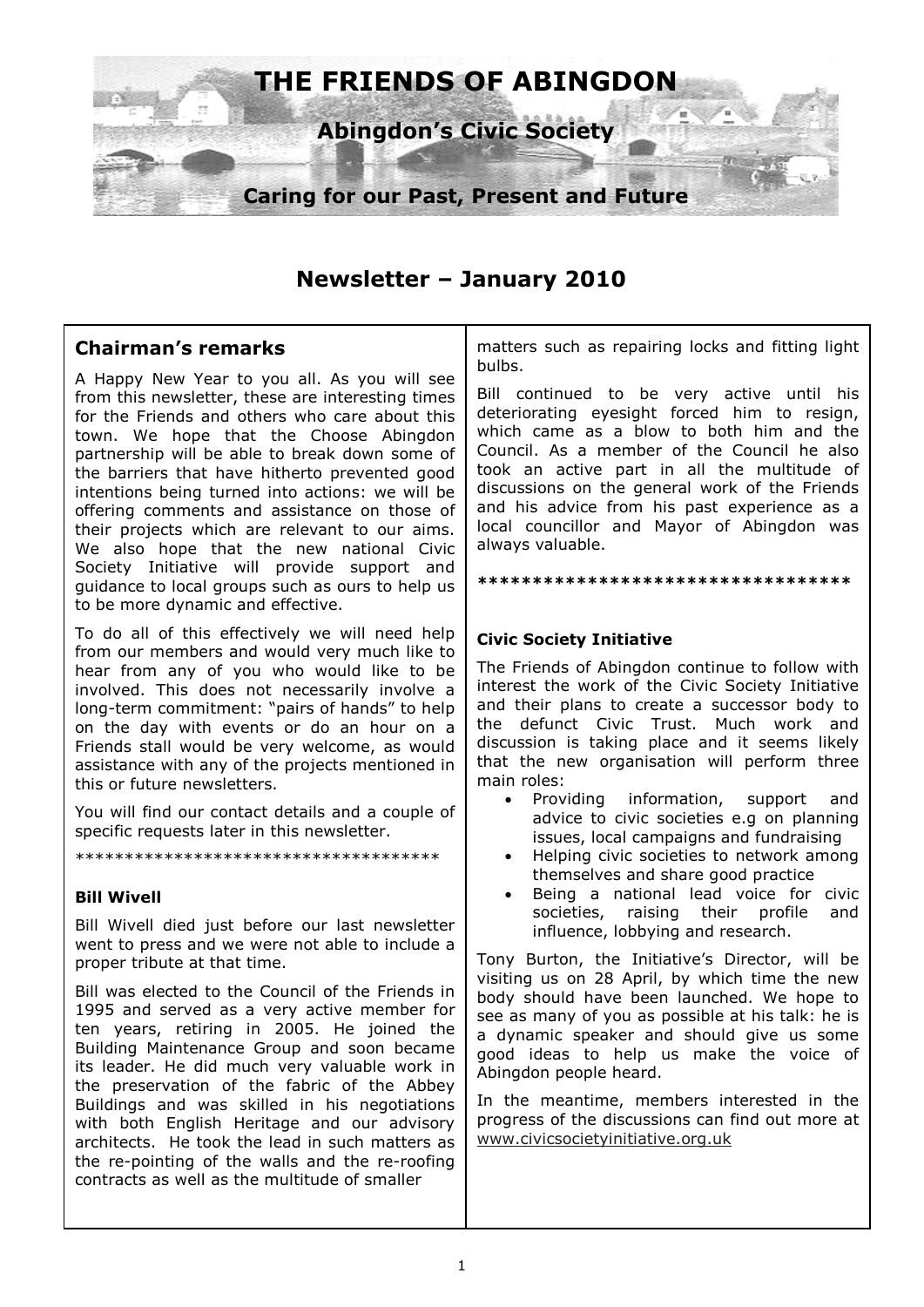### **Abingdon news**



#### **Choose Abingdon Partnership**

As mentioned in previous newsletters, the Partnership has been set up to help improve the town's vitality – economic, social and cultural. Although it includes representatives from the Town, District and County Councils it is independent of them and has other members including representatives of local businesses. The intention is that it should be able to identify and drive projects which might otherwise fall between the remits of the various councils and other bodies. In September the Partnership appointed an unpaid Chair, James White, who has recently retired from senior positions in the retail sector and a paid Manager, Heather Brown, who has experience in fundraising and revitalising market towns as well as running her own businesses.

They have spent their first few months taking soundings from local people – including business and community representatives – about what is needed and are now prioritising the suggestions and working towards a list of specific projects in some or all of the following areas:

- Improving the visitor experience  $-$  making better use of what we have
- Promoting events to bring local people in to the town centre
- Major events to "put Abingdon on the map"
- Better marketing and publicity  $-$  to local people and visitors
- Improving the range and attractiveness of the town centre businesses

They will also seek to encourage and influence progress on issues such as:

- Parking and transport
- Larger long-term projects (major developments)
- General improvements to amenities including those for the old and the young

The Partnership itself only has limited funding: having identified priority projects their next task will be to put together funding by negotiating with the constituent councils and/or business representatives and by making applications to other funding sources.

As a start they have secured funding for a promotional leaflet to go out in March promoting the April Craft Fair and other events/activities taking place in the spring and early summer. They have also applied for funding for replacements for the tourist information maps which are mounted on boards in key positions around town. Friends of Abingdon are helping with the design of the new maps.

#### **Abingdon in Bloom**

In 2009 Abingdon gained a Silver Gilt Award in the Regional Britain in Bloom competition. This showed a great recovery after the floods in July of 2007. Each year a wide spectrum of the town's people, businesses, schools and clubs contribute to the effort to achieve the best for Abingdon in making our beautiful town look its best. Children and schools build on the relevant work in their curriculum as it relates to a theme chosen for the year; residents across the town show creativity and talent in gardens large and small; pubs, hotels and other businesses contribute through their many different floral displays; business parks and the two local councils do so too.

Abingdon's Town Crier was on the streets to greet the Britain in Bloom judges for the big day of judging at the beginning of August. The route for the judges was carefully planned to include the main efforts, projects and displays offered as representation of the town as well as showing the variety of excellent residents' gardens in estates and areas around the town. The Abbey Buildings were included in the route, and the judges were pleased to meet our curator, Jenny Berrell and her volunteer helper, Roger Cox. The newly redeveloped formal Abbey Gardens displays were described in their report as the jewel in the town's crown. The care of both the old and new cemeteries was commended and the floral displays and new planters around the town centre completed the success.

Abingdon in Bloom welcomes the opportunity to improve on all of this in 2010, so watch out for details of how to get involved.

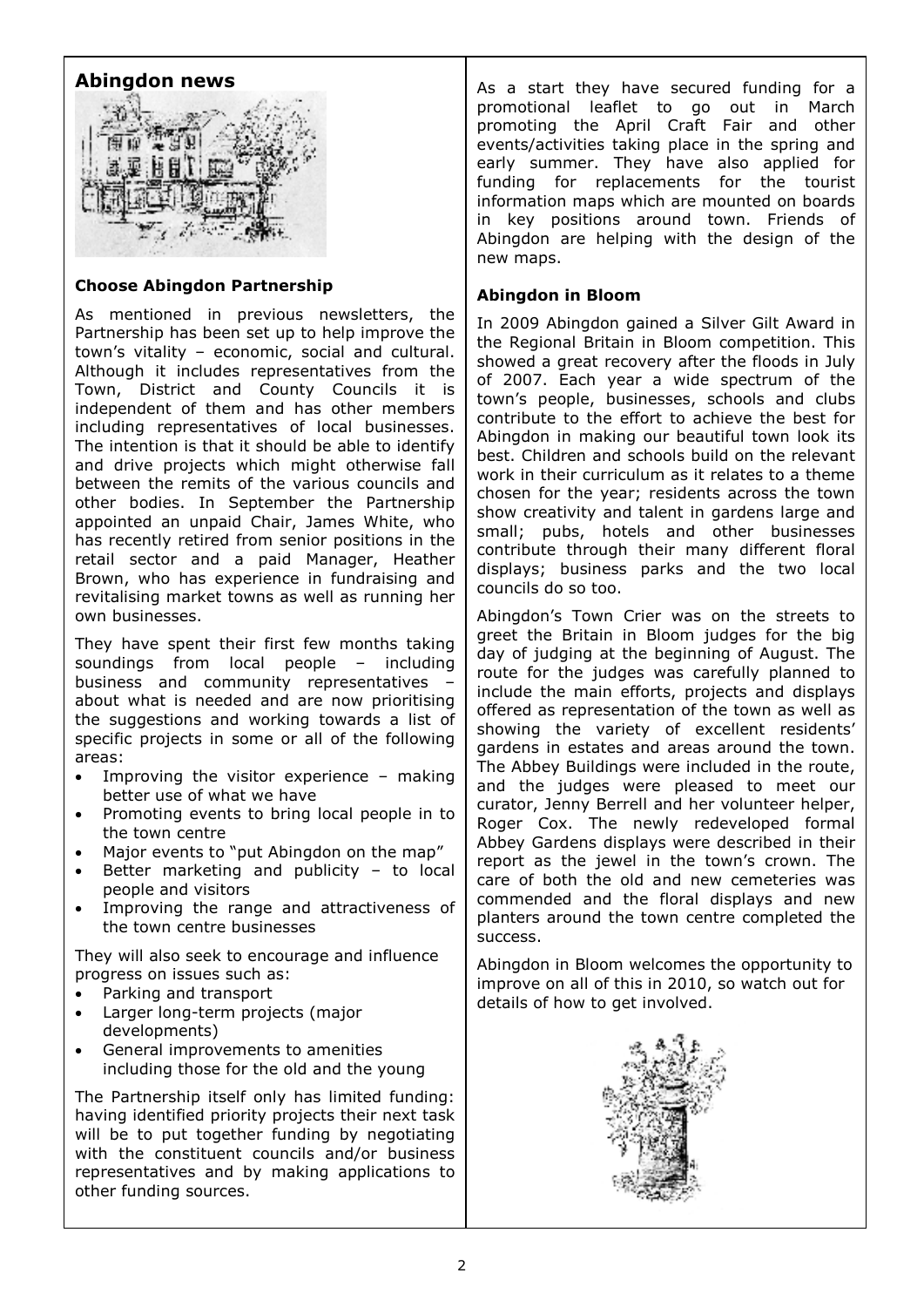### **District Council Plans affecting Abingdon**

In January 2009 the Vale of White Horse District Council published options for development in the Vale up to 2026 setting out where new homes, jobs, shops, roads and community facilities should go. The Council is now asking people to comment further before finalising its draft Core Strategy.

Changes and ideas affecting Abingdon include the following:

#### *Housing*

The council will not take forward ideas for a major housing development south west of Abingdon because no feasible solution to the serious transport problems in the town has been identified.

Because of high local house prices there are plans to increase the proportion of affordable housing in new developments.

#### *Roads*

The County Council says that at the moment there is no transport justification for a major road scheme such as the Abingdon southern bypass so land for this will not be safeguarded in the core strategy.

The Lodge Hill diamond interchange is still under discussion.

#### *The Abbey Shopping Centre and Charter*

The Bury Street Precinct has been renamed as the Abbey Shopping Centre. There are plans to refurbish the upper storeys in the next year or two and take away the canopies so that it will look more like an attractive pedestrian shopping street with a variety of facades. Some of the shops will be increased in size to attract new tenants.

There are also longer term and less definite plans. The preferred option included the following:

- Rebuild the Cargo and Somerfield stores with shops on the ground floor and a new library and health centre above.
- Redevelop the whole Charter area including the multi storey car park to create a major new store (probably a supermarket) with car parking above for about 500 cars (compared to about 250 in the existing car park).

Other options showed street level car parking between the existing shops and the new store. Currently the project is at the concept stage and no detailed designs have been produced. Members of the public have until 12 February to give their views. More information is available at http://tinyurl.com/yc3gz2t

The Friends Council will be submitting a collective response: if you would like us to reflect your views please contact Pat Bryden – see page 6.

#### **Abingdon Museum**

There was a lively meeting in the autumn about the plans for the Museum redevelopment. Subject to getting the necessary approvals from English Heritage, work will start later this year. We have offered to work with the Museum and Town Council to see how the Friends and the Abbey Buildings can help fill the gap while the Museum is closed.

### **Business Forum**

Discussions are underway with a view to creating a new business forum with a wider membership than the current Chamber of Commerce. The new forum would aim to enable businesses to work together – and with the Councils and the Partnership – to support one another and improve the vitality of the town.

#### **\*\*\*\*\*\*\*\*\*\*\*\*\*\*\*\*\*\*\*\*\*\*\*\*\*\*\*\*\*\*\***

*Note:* if you would like to discuss issues such as these with other Friends of Abingdon members, and help us to accurately represent your views, why not join our Google Group friendsofabingdon@googlegroups.com

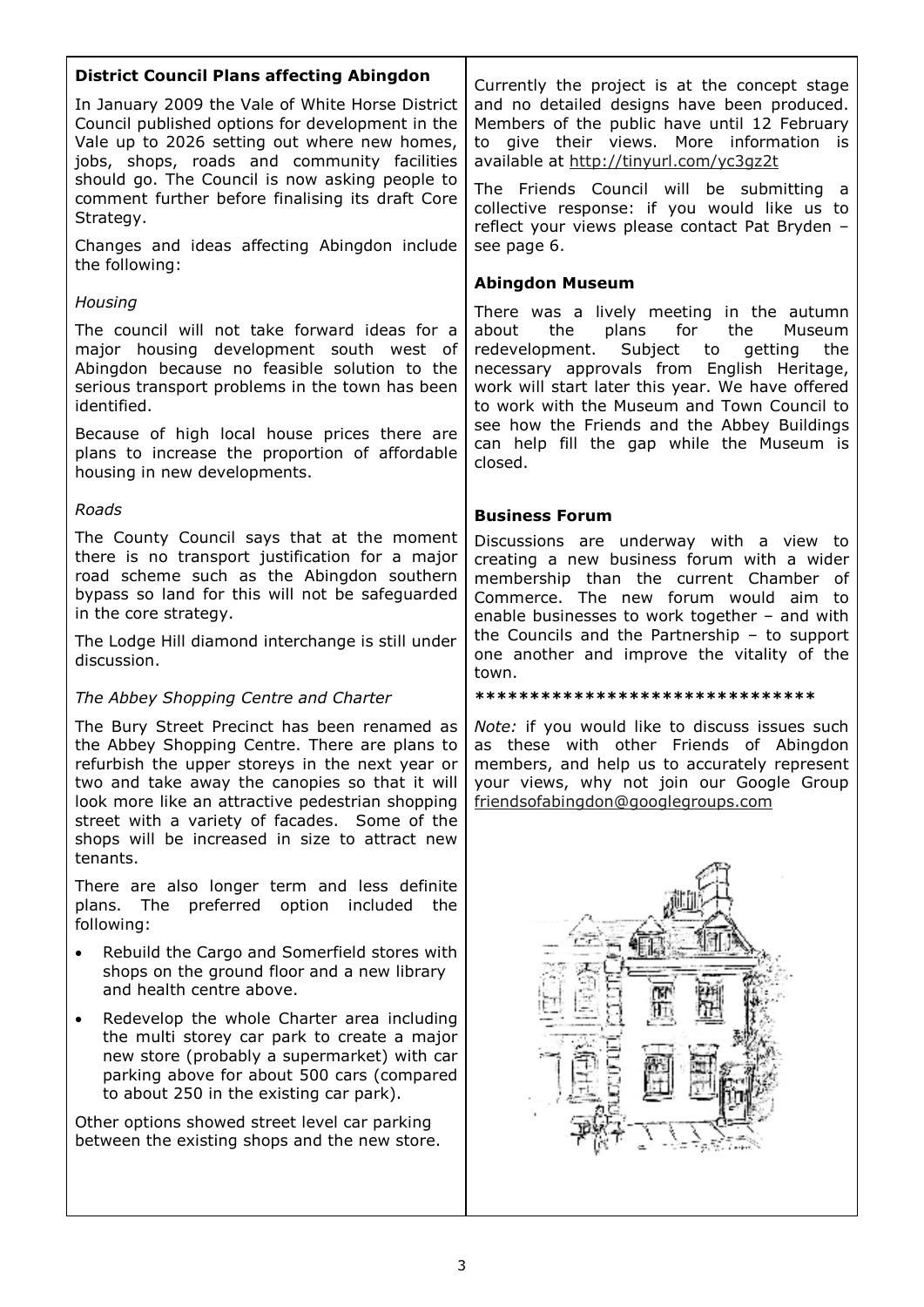| <b>Forthcoming Friends events</b>                                                                                                                                                                                                                                                        | <b>Other events in Abingdon</b>                                                                                                                                                |  |
|------------------------------------------------------------------------------------------------------------------------------------------------------------------------------------------------------------------------------------------------------------------------------------------|--------------------------------------------------------------------------------------------------------------------------------------------------------------------------------|--|
| For Friends events please contact Pauline<br>Burren or Jenny Berrell (contact details on page<br>6) to book your tickets - places are limited. To<br>book for other events please contact the<br>organiser)                                                                              | <b>Civic events</b> - more details on all of these from<br>Abingdon Information Office 01235 522711 or<br>http://www.abingdon.gov.uk/                                          |  |
| "The History of Abingdon School"<br>Talk by Mark Turner M.A - Headmaster of<br>Abingdon School. Tickets £6 incl. glass of wine.<br>Tuesday 23 February 19.30 Unicorn Theatre                                                                                                             | Mayor's Civic Charity Ball - 19.00 Friday<br>26 February. Tickets £37<br>Annual Parish Meeting Wednesday 17<br>$\bullet$<br>March                                              |  |
| Talk by Tony Burton, Director of the Civic<br><b>Societies Initiative</b><br>Wednesday 28 April 19.30pm Unicorn Theatre<br>Tickets £6 incl. glass of wine.                                                                                                                               | Clubs and Societies Day 10 April<br>$\bullet$<br>Mayor-Making Wednesday 12 May                                                                                                 |  |
| <b>AGM Tuesday 15 June</b><br>Advance notice - put it in your diaries now,<br>more information nearer the time<br>********************************                                                                                                                                       | Abingdon Arts Festival 11 - 28 March<br>Programmes to be distributed shortly or see<br>http://www.abingdonartsfestival.org.uk/                                                 |  |
| <b>Unicorn Theatre events</b><br><b>Drama</b><br>"All's Well That Ends Well - William<br>Shakespeare"<br>Studio Theatre Company 10 - 13 February                                                                                                                                         | Talk on Victorian Abingdon by Jackie Smith<br>- Town Archivist<br>Abingdon Museum Friends: 4 February 19.00<br>St Helens Church Hall                                           |  |
| "Prescription for Murder" - whodunnit thriller by<br>Norman Robbins<br>Old Gaol Theatre Company 10 - 13 March                                                                                                                                                                            | "England's Oldest Town? The Archaeology<br>of Abingdon"<br>Talk by Roger Thomas for the Abingdon Anglo-<br>German Club<br>19.30 Thursday 1 April Abbey Chapel, Checker<br>Walk |  |
| <b>Spring Crafts Festival</b><br>Thursday 8 - Sunday 11 April 10.00 - 17.00<br>$(16.30$ Sunday)<br>http://www.abingdoncraftfair.com/                                                                                                                                                     |                                                                                                                                                                                |  |
| <b>Medieval Banquet</b><br>19.00 for 19.30 Saturday 8 May                                                                                                                                                                                                                                |                                                                                                                                                                                |  |
| Good food and wine, entertainment and a jolly<br>evening. Please support us, book a party, come<br>and have some fun. Tickets (and suggestions<br>for how to dress-up for the occasion) are<br>available now at £29.50 per person from Jenny<br>at the Abbey or Pauline on 01235 521873. | Holden Buildings                                                                                                                                                               |  |
| The profits from this event will be shared<br>equally between two charities, "Cementing<br>Futures" www.cementingfutures.org. and funds<br>for the continued "Preservation of St. Nicolas<br>Church, Abingdon", once part of the medieval<br>Abbey complex.                              |                                                                                                                                                                                |  |

**Please remember that there is no parking at the Abbey Buildings: drop off and pick up only. (Free Parking after 18.30 at Abbey Meadows or Cattle Market car parks)** 

For up to date information on a wider range of events in Abingdon see the "What's on in Abingdon" Diary at http://www.abingdondiary.co.uk/ or the Town Council website http://www.abingdon.gov.uk/ For an informative but light-hearted online commentary on events in the town – and lovely pictures – see "This Abingdon" at http://www.abingdonblog.co.uk/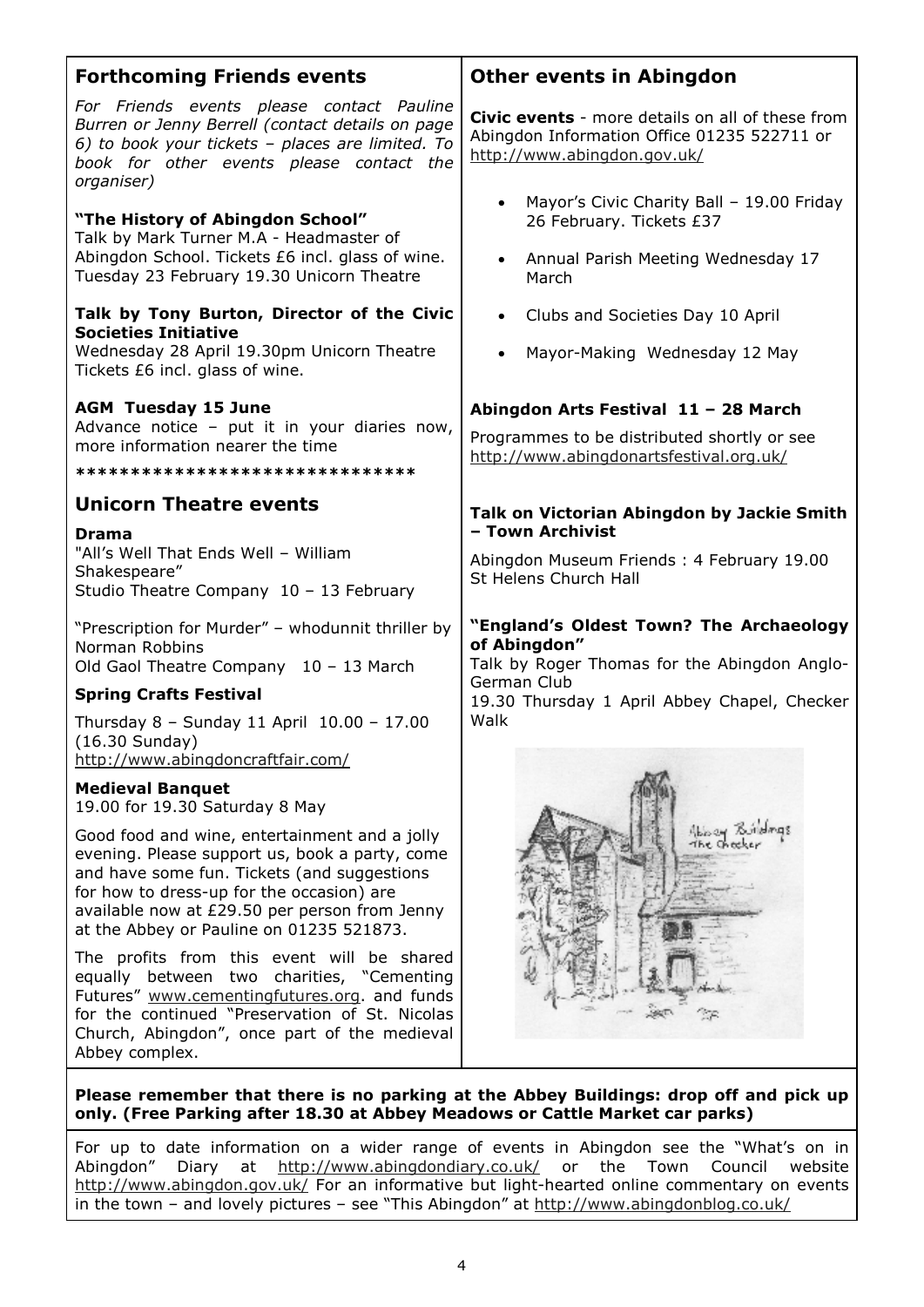## **"Who's Who" in the Friends of Abingdon**

A series of occasional pen portraits of those who are active in our Society

#### **Pat Bryden**

Pat has lived in Abingdon since she was married and has been involved in a variety of activities in the town since then. As a teacher she has worked at some time in most of the town's secondary schools, at the College of Further Education and for the Open University and is now a governor at a local primary school where she enjoys contact with younger children.

When she retired from teaching, Pat combined writing text books with a several other activities including organising trips to exhibitions and concerts for Abingdon Decorative and Fine Arts Society (ADFAS). In 2006, on behalf of ADFAS, she initiated and helped to organise a Children's Art Exhibition in the Long Gallery as part of the  $450<sup>th</sup>$ anniversary of the granting of the Royal Charter to Abingdon. All the schools in the town were involved and came up trumps with lots of interesting and exciting things to see. Many of the teachers had not seen the Abbey Buildings before and thought it was a marvellous space for the exhibition.

Pat enjoys walking and loves the countryside, but she is also interested in the built environment and has recently taken on the role of vetting planning applications for the Friends of Abingdon - ably assisted by her husband Alan who has had a lot of relevant experience as a town and county councillor.

#### \*\*\*\*\*\*\*\*\*\*\*\*\*\*\*\*\*\*\*\*\*\*\*\*\*\*\*\*\*\*\*\*\*\*\*

## **Can you help us?**

Postage makes up nearly half the cost of producing this newsletter. There are two ways you can help us reduce this – and maybe produce it more often: you can have it sent by e-mail (in PDF format) or you can offer to hand deliver newsletters to a few of our members near where you live or work. If you would like to discuss either or both please get in touch (my contact details are overleaf).

We are keen to get more people involved with our Society so members living locally will find a membership application form enclosed with this newsletter: do please encourage your friends or neighbours to join. (more forms available if needed!)

Hester Hand

### **"It'll do him more good than going to school"**

This was the fierce-sounding title of a fascinating talk on child labour in  $19<sup>th</sup>$  century Oxfordshire given in November by Liz Woolley.

The plight of poor children in industrial and urban areas of Victorian England is well-known but life was far from idyllic for those growing up in rural areas. Although early  $19<sup>th</sup>$  century legislation had brought in some controls on the exploitation of children in mines and factories, there was no protection until the 1860s for those in rural areas: many children did not attend school at all and most boys who did left at age 10 or 11. There was a dual disincentive for parents to send their children to school: the families need their earnings, and it cost money to send them to school: basic elementary education did not become free until 1891. In 1873 children under 8 were banned from working in agriculture and from 1878 no children under 10 could be employed anywhere.

Children in Oxfordshire worked in agriculture, domestic service, lace-making, gloving, and many smaller-scale employments, both casual and full-time. Many worked for their families or close to home, but some were sent further afield, for example to work "in service". In Abingdon there would have been children working in the small industries based around the river – most of which would have had hazards especially for the young.

Work on the land or in the domestic setting was by no means a soft option: days were long and much of the work was physically hard, often dangerous. Even a job like lace-making could be hazardous: in winter each girl would bring a few hot coals from home in a bucket, which would then be placed under her work stool (and her long skirts!) to provide warmth for at least part of the day.

Liz is a popular speaker at Friends' meetings and always gives us plenty of food for thought. We look forward to welcoming her back soon.